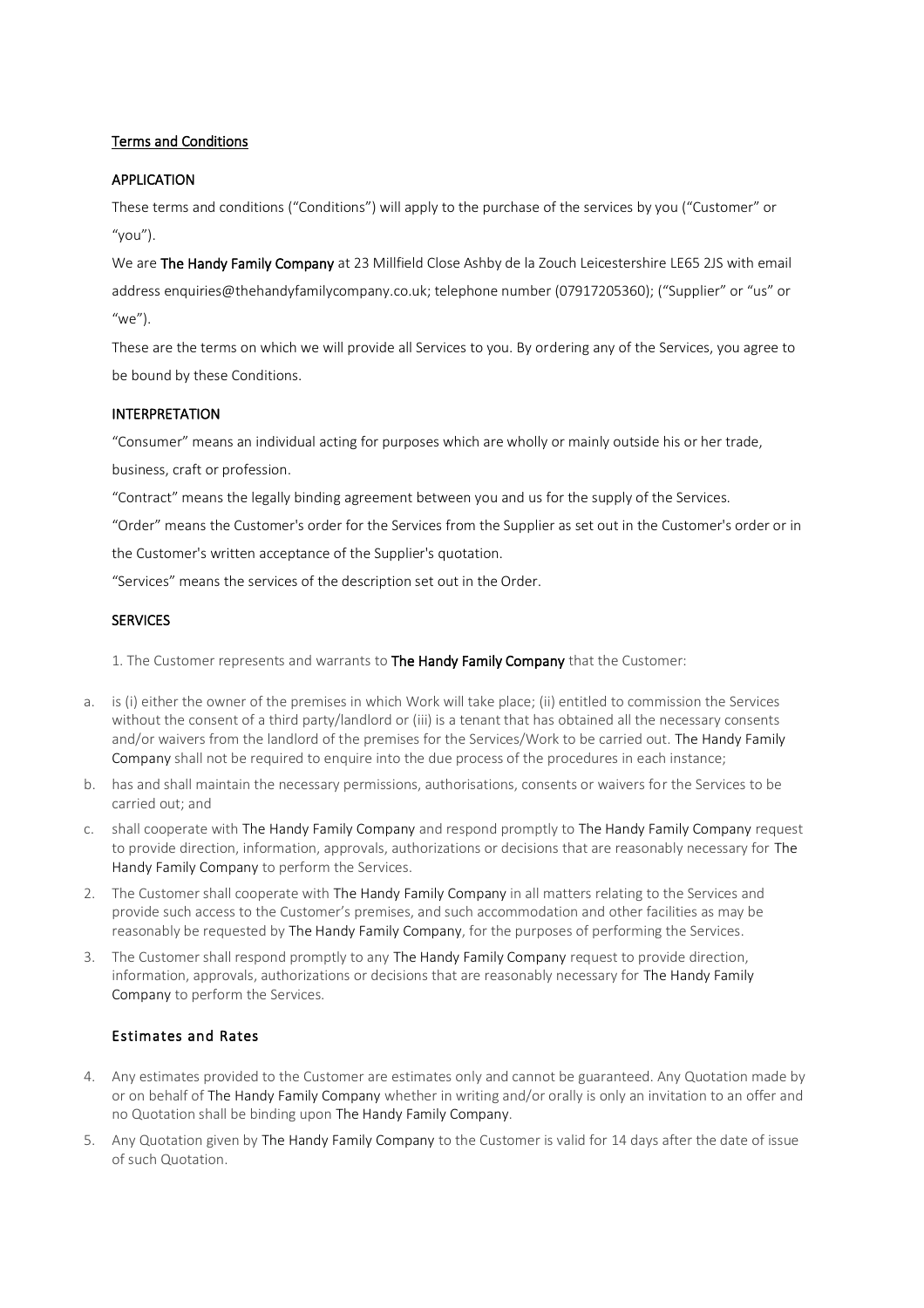- 6. All Quotations are provisional only and The Handy Family Company reserves the right to vary their Quotations in their sole and absolute discretion.
- 7. In respect of fixed price Work, the Customer hereby agrees that any additional Work/Services that falls outside the scope first agreed between The Handy Family Company and the Customer ("Additional Work") shall be provided at the Official Rates.
- 8. Upon acceptance of our Services, all Services (including Additional Work) provided to the Customer are:
- where such Work takes less than 1 hour to complete, subject to a minimum charge of 1 hour, as calculated based on the Official Rates; and
- b. where such Work takes more than 1 hour to complete, the 2-hour rate is then applied.

## Payment of Services

- 9. Unless otherwise agreed in writing, payment shall be made promptly by the Customer at the point of completion of the Work ("Completion").
- 10. Unless otherwise agreed, payment can be made by bank transfers or PayPal.
- 11. The Handy Family Company reserves the right to request a non-refundable deposit payment before commencement of any Services.
- 12. The Handy Family Company will readily provide invoices for businesses, companies and individuals. However, payment of Services is due within the same timescales stated above.
- 13. Unless otherwise agreed, if payment is not made on the date of Completion, the Customer shall reimburse The Handy Family Company for all expenses and costs, including but not limited to legal costs and costs for thirdparty debt recovery services, that had been incurred by The Handy Family Company for the collection of the overdue payments.

#### Other Representations

- 14. Other than invoices, any documentation and paperwork shall not be issued to the Customer until full payment for the Services has been made to The Handy Family Company by the Customer.
- 15. Any building accessories used for the Work, including but not limited to screws, brackets and fixings, belong to The Handy Family Company until full payment for the Services has been made to The Handy Family Company by the Customer. In the event that full payment for the Services is not made to The Handy Family Company, the Customer undertakes that it shall provide The Handy Family Company access to the Customer's premises for the purposes of collecting such building accessories.
- 16. In respect of new installations, The Handy Family Company shall complete the Work to the reasonable satisfaction of the Customer according to acceptable standards of workmanship in accordance with trade customs and norms.
- 17. In respect of repair works relating to existing defects, The Handy Family Company shall use its reasonable endeavours to complete the repair, services or such works. Notwithstanding so, The Handy Family Company shall not be obliged to carry out any further works on any concealed or latent defects that becomes apparent after the Services have been performed.

## Privacy

- 18. The Handy Family Company respects your privacy and are committed to protecting it.
- 19. From time to time, The Handy Family Company may seek the Customer's prior written permission to take photographs of The Handy Family Company Works, which are displayed or transferred over the internet. Copyright in the photographs will be retained by The Handy Family Company subject that no publication, distribution, reproduction, recording, display will be exploited by The Handy Family Company other than in strict conformity with the permission granted by the Customer.
- 20. The Customer agree that all photographs, video, data, materials and such other information relating to The Handy Family Company (including The Handy Family Company employees, agents and assistants) ("Confidential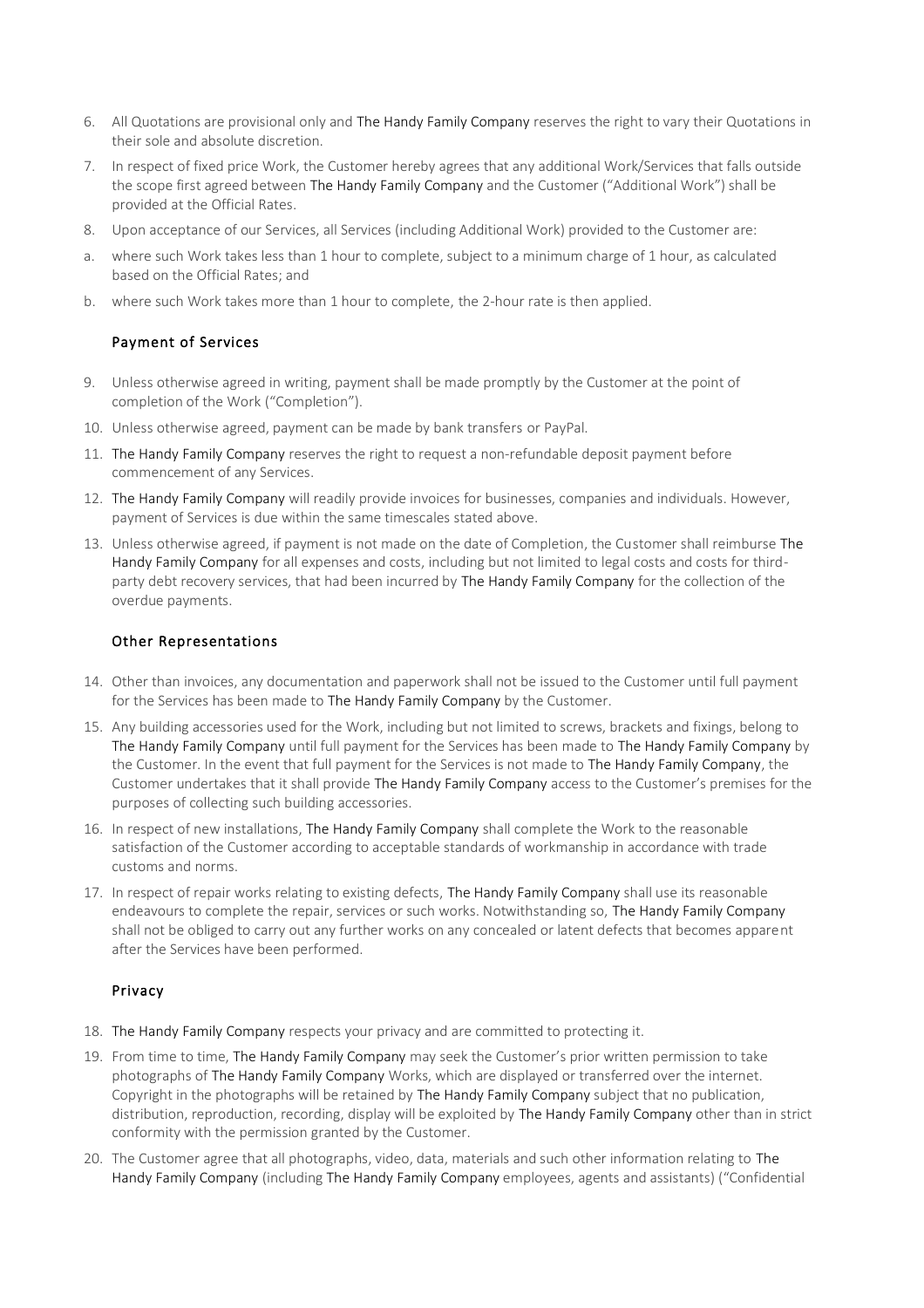Information") is to be considered confidential and the Customer shall not use the Confidential Information other than for the purposes of its business with The Handy Family Company. The Customer shall not disclose, publish or otherwise reveal any of the Confidential Information except with the specific prior written authorisation of The Handy Family Company.

## Time of Essence

- 21. As the Customer acknowledges that time is of the essence, additional charges ("Additional Charges") (including, without limitation, time charges for waiting and/or loading) may be imposed by The Handy Family Company on the Customer, if The Handy Family Company is prevented from performing its Services/ Work from the time of The Handy Family Company arrival at the Work site ("Significant Delays"), by reason of acts and/or omissions in connection with the Customer.
- 22. The Additional Charges for Significant Delays shall be calculated and paid by the Customer based on the Official Rates.

# Cancellations

- 23. Any cancellations made by the Customer shall be made in writing 24 hours prior to the performance of such Services by sending an email to The Handy Family Company at contact@thehandyfamily.co.uk
- 24. If the Customer does not respond to our confirmation text message and/or email to confirm the appointment of The Handy Family Company, The Handy Family Company shall be entitled to assume that the Customer has cancelled the appointment and The Handy Family Company shall not be held responsible for any lack of performance or whatsoever liability thereof.
- 25. Where any Customer provides a cancellation notice less than 24 hours in advance, the Customer shall be obliged to pay a cancellation charge to The Handy Family Company, on the date that such payment would have been due if not for such cancellation, based on the rates set out below:
- 26. For the purposes of these terms and conditions, a "cancellation" is deemed to have occurred if the Work/ Services cannot be performed due to the an act or omission outside the control of The Handy Family Company, including but not limited to the provision of the wrong address by the Customer, the absence of the Customer at the premises at the time of arrival and the if the Customer is not contactable at the time of the performance of the Services/ Work. In these instances, a cancellation charge based on the rates stated above will still be paid by the Customer to The Handy Family Company on the date that such performance should have taken place.

# Liabilities, Others

- 27. The Customer assumes all responsibility for maintaining the safety of the Work site, including accident and occupational disease prevention. It is the Customer's responsibility and the Customer shall take all necessary measures to ensure the safety of the Work site for the entire duration of the Services provided, including but without limitation to cordon off babies, pets, small animals, livestock and birds from the area of work.
- 28. The Handy Family Company shall not take any responsibility or legal liability whatsoever for any of the things in the clause above for which the Customer has agreed that it alone has responsibility. Should such damage or injury occur, the Customer must notify The Handy Family Company within 7 days of the incident.
- 29. The Handy Family Company reserves the right to claim compensation for damages incurred as a result of breach of contract, negligence or incapability on the part of the Customer.
- 30. The Handy Family Company does not provide any advice whatsoever and shall not be held liable for advice that the Customer receives.
- 31. If The Handy Family Company has warned the Customer of a specific risk in the Work, and the Customer still wishes to proceed, The Handy Family Company shall not be held liable for the consequences of any such risk and the Customer shall indemnify The Handy Family Company for any claims, damages, loss or costs incurred. For example, if we warned in advance that certain types of drilling may crack a tiled wall, we shall not be held liable in the event that any tiles are cracked.